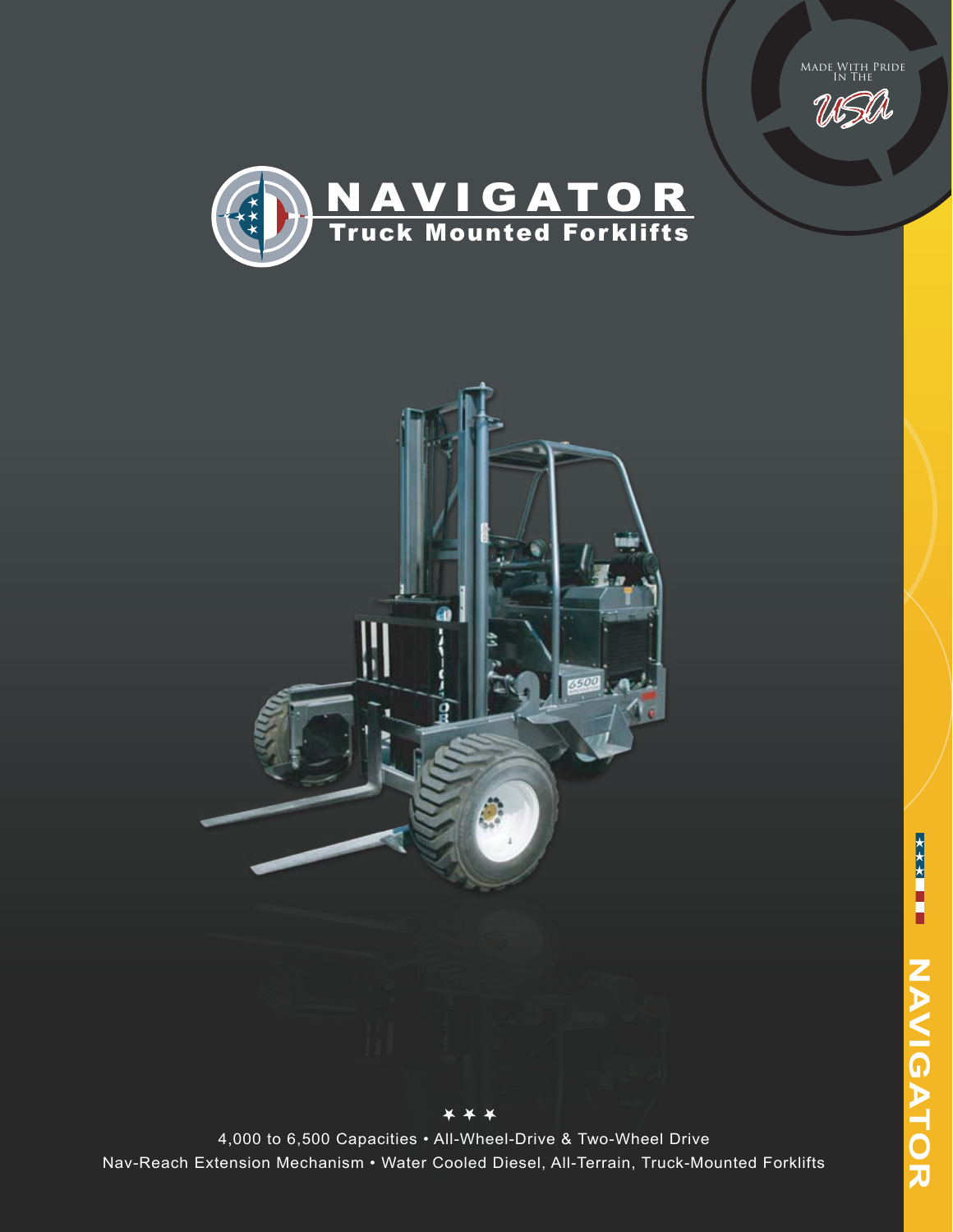# **SPECIFICATIONS**

| <b>Spec./Model</b>                 | <b>RT-4000</b>                     | <b>RT-5000</b>                     | <b>RT-5500</b>                     | <b>RT-6500</b>                     |
|------------------------------------|------------------------------------|------------------------------------|------------------------------------|------------------------------------|
| Lift Capacity @ 24 in. load center | 4000 Lbs.                          | 5000 Lbs.                          | 5500 Lbs.                          | 6500 Lbs.                          |
| Lift Height (standard)             | 8 Ft.                              | 10 Ft.                             | 12 Ft.                             | 12 Ft.                             |
| Lift Height (optional)             | 10 Ft.                             | 12 Ft.                             | 10 Ft.                             | 10 Ft.                             |
| <b>Overall Height</b>              | 98.5 In.                           | 104.5 ln.                          | 104.5 ln.                          | 104.5 In.                          |
| Minimum Mounted Overhang           | $64$ In.                           | 75 In.                             | 75 In.                             | 75 In.                             |
| Width                              | 100 In.                            | 100 In.                            | 100 In.                            | 100 In.                            |
| Weight (Ready To Operate)          | 3900 Lbs.                          | 5100 Lbs.                          | 5800 Lbs.                          | 6250 Lbs.                          |
| <b>Mast Tilt</b>                   | $8^\circ$ +                        | $8^\circ \longleftarrow$           | $8^\circ$ +                        | $8^\degree$ $\leftarrow$           |
| Side Shift                         | 5 In. (optional)                   | 5 In.                              | $5 \ln$ .                          | 5 In.                              |
| <b>Frame Opening</b>               | 60 In.                             | 60 In.                             | 60 In.                             | 60 In.                             |
| <b>Fork Travel</b>                 | 30 In.                             | 30 In.                             | 30 In.                             | 30 In.                             |
| <b>Drive Tires</b>                 | $(2)$ 31x15.5x15                   | $(3)$ 31x15.5x15                   | $(3)$ 31x15.5x15                   | $(3)$ 31x15.5x15                   |
| Transmission                       | Hydrostatic drive                  | Hydrostatic drive                  | Hydrostatic drive                  | Hydrostatic drive                  |
| Engine                             | 37HP Water<br><b>Cooled Diesel</b> | 60HP Water<br><b>Cooled Diesel</b> | 60HP Water<br><b>Cooled Diesel</b> | 60HP Water<br><b>Cooled Diesel</b> |
| <b>Max Travel Speed</b>            | 9 Mph.                             | 8 Mph.                             | 8 Mph.                             | 8 Mph.                             |
| Nav-Reach (optional)               | Yes                                | Yes                                | Yes                                | Yes                                |
| Automotive Control (optional)      | <b>No</b>                          | Yes                                | Yes                                | Yes                                |
| Jumbo Caster (optional)            | Yes                                | <b>No</b>                          | <b>No</b>                          | <b>No</b>                          |

\*Specifications are based on standard model machines. The above specifications are not binding. Chrisman Manufacturing reserves the right to make changes and/or improvements without prior notice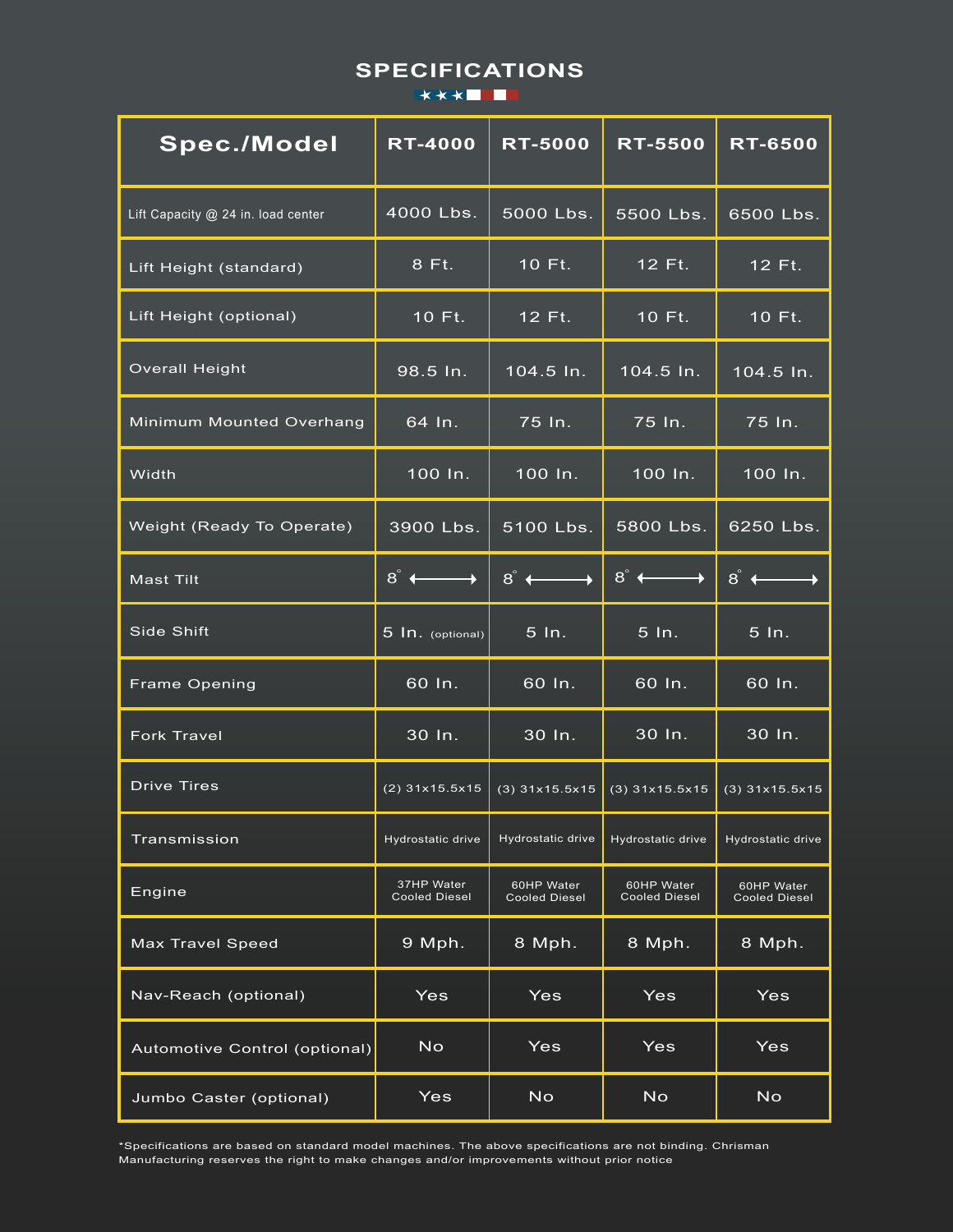## **OPTIONS**







Optional self-sealing agricultural bar tread tire adds increased traction in severe conditions

# Two-Wheel Drive Models



Optional Jumbo Caster assembly provides increased flotation to the rear of the Rt-4000

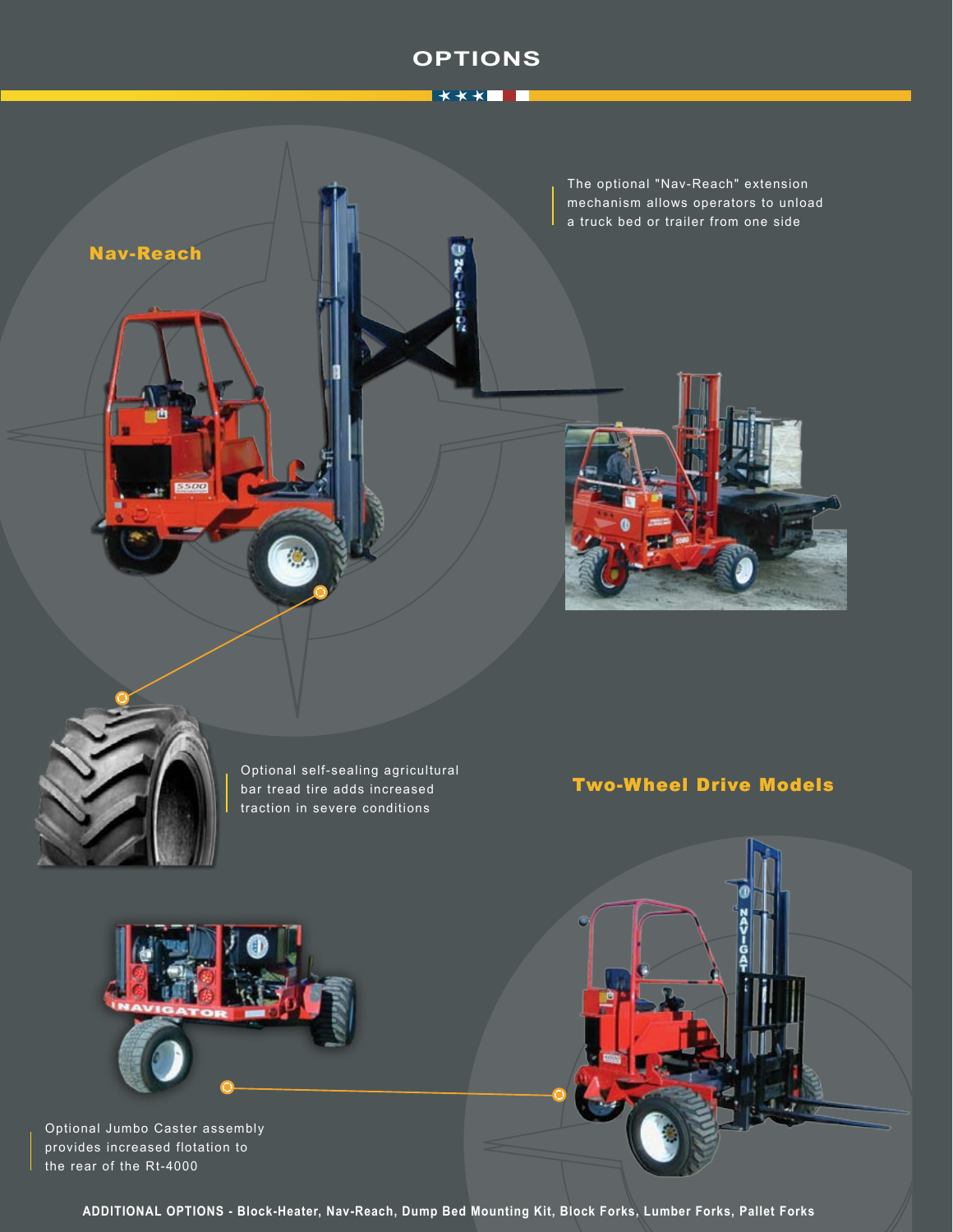# **ALL-WHEEL DRIVE MODELS**

#### \*\*\***\*\*\***

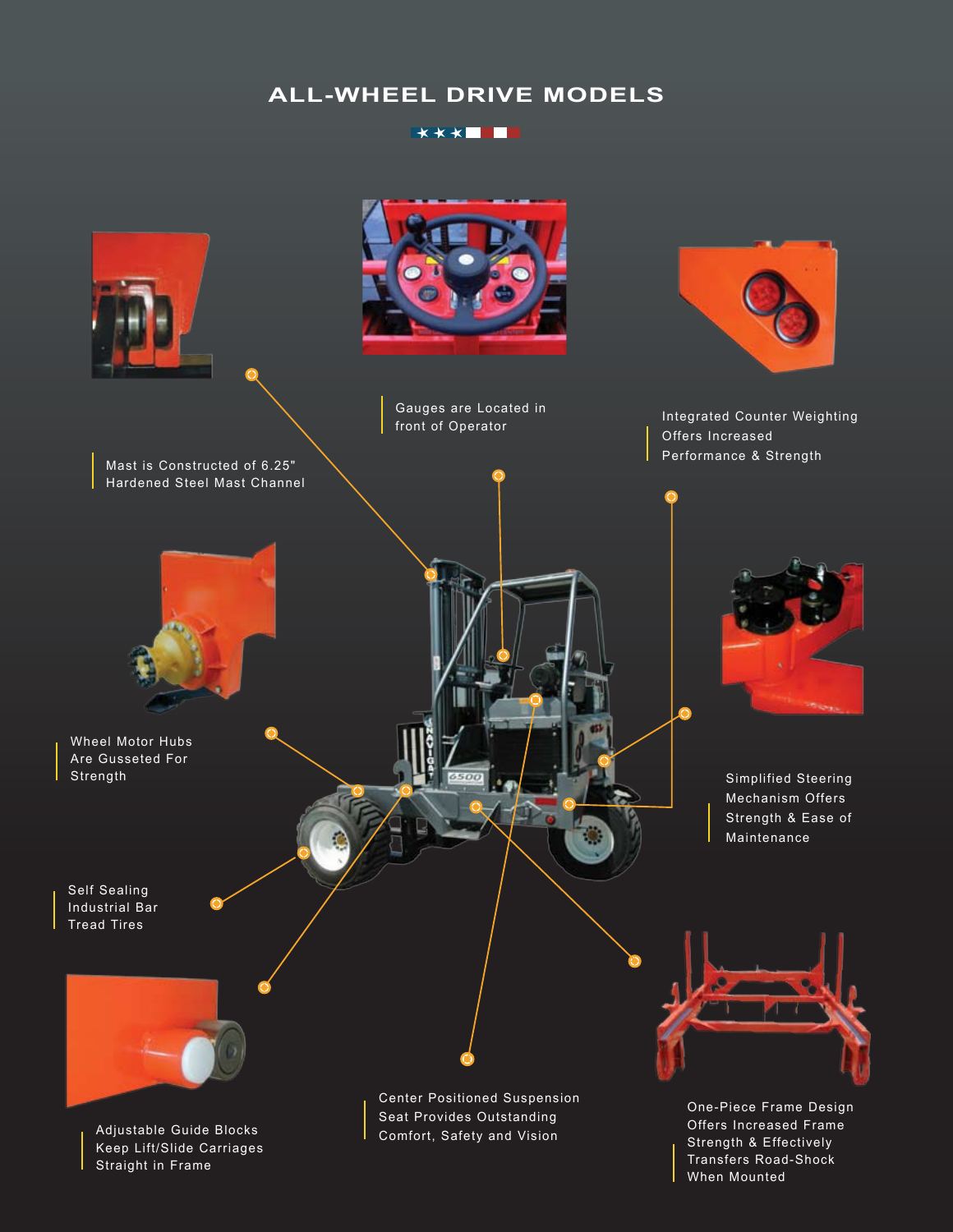# **FORKLIFT MODELS**

**XXXTII** 

#### 4000 SERIES

**( applications: sod, mulch, ag. feed, fertilizer, general building materials, brick, block, stone & pavers.)**



**( applications: sod, mulch, ag. feed, fertilizer, general building materials, brick, block, stone & pavers.)**





For almost three decades, Chrisman Manufacturing, Inc. has been producing the Navigator line Truck-Mounted Forklifts.The philosophy has been the same from the beginning... build a simple, durable , easily maintained machine and customers will always return. Navigator owners know that they have a quality machine, but will always have the assurance of one-on-one support straight from the factory. No other manufacturer can claim the level of support that Navigator offers.

### 5000 SERIES 5500 SERIES

**(applications: lumber, dry wall, general building materials, brick, block& pavers.)**

#### 6500 SERIES

**(applications: lumber, dry wall, general building materials, brick, block& pavers.)**

While the simple, durable design remains, Chrisman Manufacturing takes full advantage of new & improved components. Every component chosen for the Navigator is rigorously tested to make sure it is of the highest quality.

Now, as Chrisman Manufacturing continues to move towards three decades producing the finest Truck-Mounted Forklifts on the market, our desire for complete customer satisfaction remains our primary goal.









MOUNT OR DISMOUNT IN LESS THAN 60 SECONDS